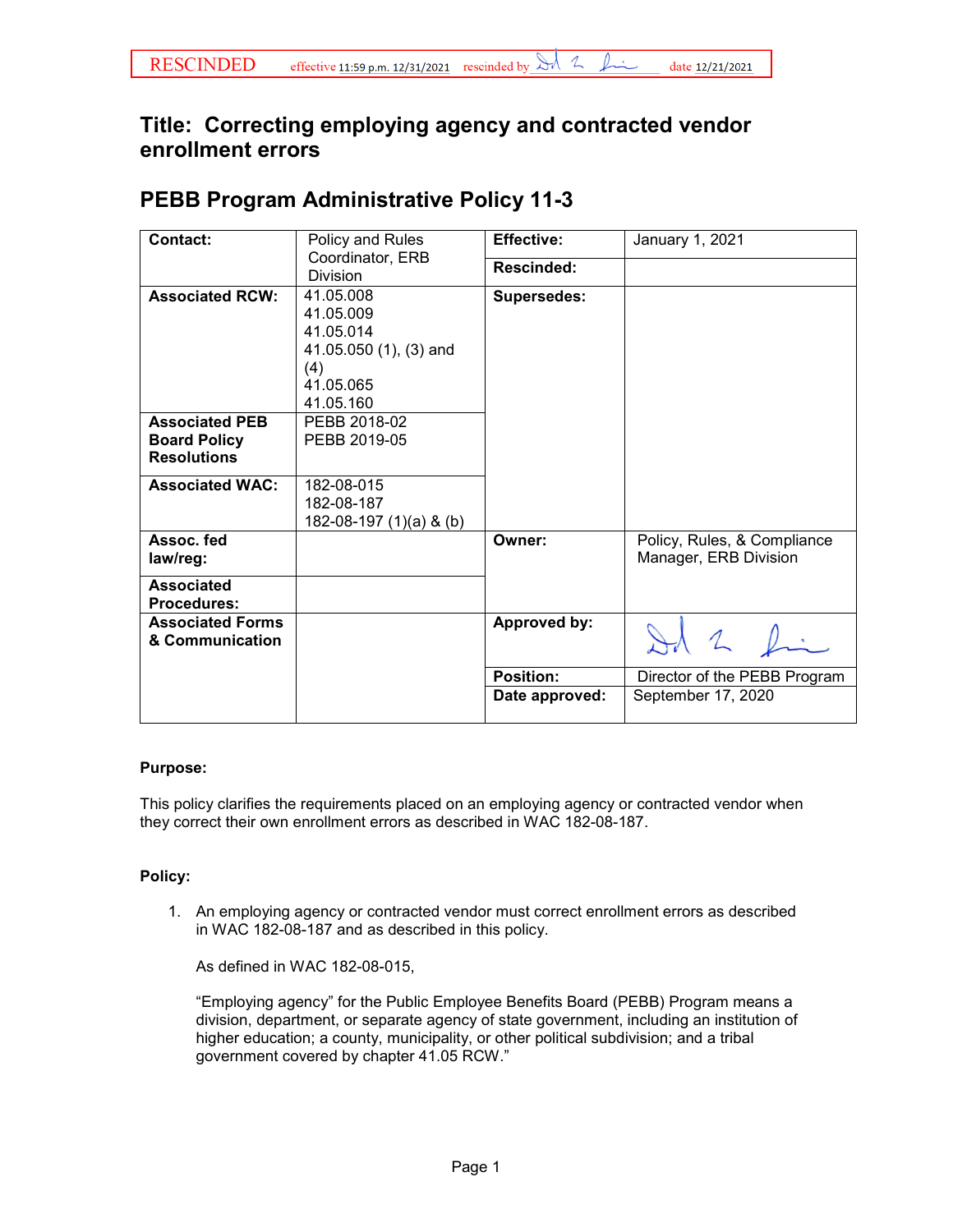"Contracted vendor" means any person, persons, or entity under contract or agreement with the HCA to provide goods or services for the provision or administration of PEBB benefits. The term "contracted vendor" includes subcontractors of the HCA and subcontractors of any person, persons, or entity under contract or agreement with the HCA that provide goods or services for the provision or administration of PEBB benefits.

2. If an employing agency, or contracted vendor in the case of life insurance and accidental death and dismemberment (AD&D) insurance, fails to timely enroll an employee, or their dependent, in PEBB benefits as elected by the employee, then the employing agency or contracted vendor must correct the error. The employing agency or the applicable contracted vendor must enroll the employee and the employee's dependent, as elected when correcting enrollment errors, reconcile related premium payments and applicable premium surcharges as described in WAC 182-08-187 (2) through (4), and provide recourse as described in WAC 182-08-187(5).

"Timely" in this subsection means the enrollment was entered by the employing agency or contracted vendor within the lower limit date.

The "lower limit date" is three calendar months before the current process month. For example, if the current process month is June, three calendar months before would be March; therefore, the lower limit date would be March 1.

"Current process month" identifies the specific period of time for which the insurance system is billing an agency. The begin and end date of an agency's current process month depends on which one of the three invoicing cycles the agency is in.

- 3. If an employing agency fails to notify an employee of their eligibility for PEBB benefits and the employer contribution as described in WAC 182-12-113 or the employer group contract, the employing agency must correct the error. The employing agency must provide the employee a written notice of eligibility for PEBB benefits, offer at least a ten day enrollment period and correct enrollment, reconcile premium payments and applicable premium surcharges as described in WAC 182-08-187 (2) through (4), and provide recourse as described in WAC 182-08-187(5).
- 4. If an employing agency fails to enroll an employee and their dependents in PEBB benefits as elected in the required forms or apply the applicable surcharges as attested in the required forms, then the employing agency must correct the error. The employing agency must enroll the coverage the employee elected and accurately reflect the employee's premium surcharge attestations when correcting enrollment, reconcile related premium payments and applicable premium surcharges as described in WAC 182-08- 187 (2) through (4), and provide recourse as described in WAC 182-08-187(5).
- 5. If an employing agency or contracted vendor in the case of life insurance and accidental death and dismemberment (AD&D) insurance, fails to accurately enroll an employee in Uniform Medical Plan Classic, Uniform Dental Plan, basic life insurance, basic AD&D insurance, or basic long-term disability (LTD) insurance, and apply the tobacco use surcharge status as described in WAC 182-08-197 (1)(b) when the employee fails to return the required employee forms within required time limits as described in WAC 182- 08-197 (1)(a), then the employing agency or contracted vendor must correct the error. The employing agency or contracted vendor must enroll the employee as described in WAC 182-08-197 (1)(b) when correcting enrollment errors, reconcile related premium payments and applicable premium surcharges as described in WAC 182-08-187 (2) through (4), and provide recourse as described in WAC 182-08-187(5).
- 6. If an employing agency fails to accurately enroll an employee in supplemental LTD insurance as elected, then the employing agency must correct the error as follows: